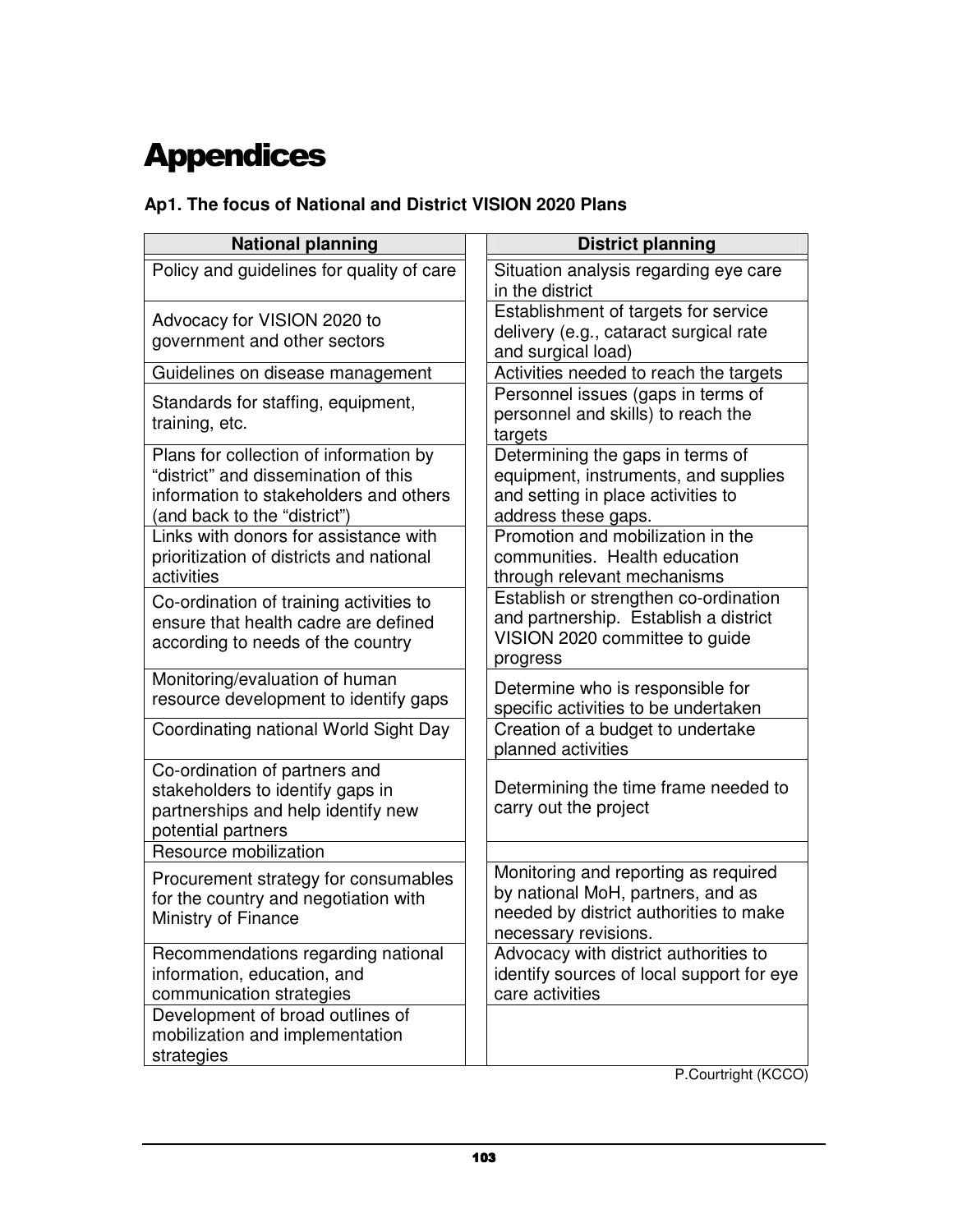**Ap2. Needs assessment** 

**Country / region:** 

**Size of catchment population:** 

**Estimated prevalence of blindness:** 

**Estimate of number blind in catchment population:** 



# **Major causes of blindness:**

| <b>Cause</b>  | $\%$ | <b>Estimate of number affected</b> |
|---------------|------|------------------------------------|
| 1             |      |                                    |
| $\mathbf{2}$  |      |                                    |
| $\mathbf 3$   |      |                                    |
| 4             |      |                                    |
| 5             |      |                                    |
| $6$ Others    |      |                                    |
| <b>TOTAL:</b> | 100  |                                    |

# **Major avoidable causes**

ICEH (1986) A START START START START START START START START START START START START START START START START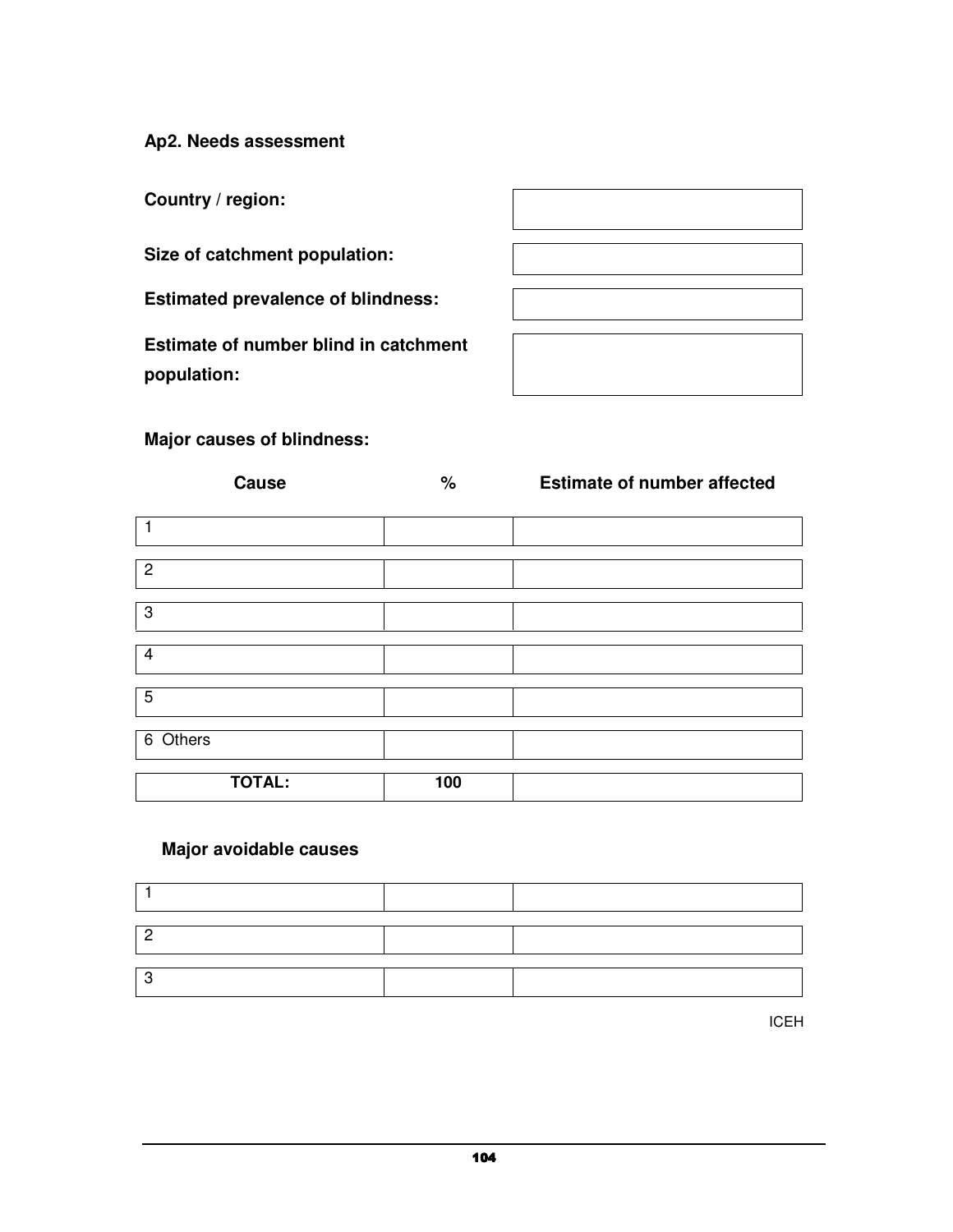# **Ap3. Situation analysis**

| <b>Infrastructure</b> |                                                               |
|-----------------------|---------------------------------------------------------------|
|                       | Equipment (working?)                                          |
|                       | Electricity/water                                             |
|                       | Vehicle                                                       |
|                       | Roads (distance)                                              |
|                       | <b>Buildings</b>                                              |
|                       | Operating theatre                                             |
|                       | Number of rooms (space)                                       |
|                       | Number of operating tables                                    |
|                       | Shared or dedicated?                                          |
|                       | Number of days of surgery per week                            |
|                       | Number of days with GA (shared or dedicated?)                 |
|                       | Equipment in OT                                               |
|                       | Number of cataract surgical sets (# functional)               |
|                       | Operating microscope (functioning?)                           |
|                       | Sterilization equipment                                       |
|                       | Anesthetic equipment (shared or dedicated?)                   |
|                       | Ward                                                          |
|                       | Number of beds (male and female)                              |
|                       | Tiered pricing                                                |
|                       | <b>Isolation</b> ward                                         |
|                       | Distance from OT                                              |
|                       | Dedicated or shared toilets                                   |
|                       | Average stay                                                  |
|                       | <b>OPD</b>                                                    |
|                       | Examining rooms                                               |
|                       | Patient waiting area                                          |
|                       | # VA lanes                                                    |
|                       | Dedicated registration                                        |
|                       | Fast tracking /Appointment clinic                             |
|                       | Counselling service                                           |
|                       | Equipment                                                     |
|                       | Slit lamp                                                     |
|                       | Ophthalmoloscope<br>Tonometer                                 |
|                       | <b>Refraction set</b>                                         |
|                       | Torch                                                         |
|                       | Yag                                                           |
|                       | A scan & B scan                                               |
|                       | Communication & management                                    |
|                       | Phone                                                         |
|                       | Internet access                                               |
|                       | Computer                                                      |
|                       |                                                               |
|                       | Human resources (number, placement, who determines placement) |
|                       | Ophthalmologists                                              |
|                       | Cataract surgeon                                              |
|                       | Refractionists/Optometrists/Opticians                         |
|                       |                                                               |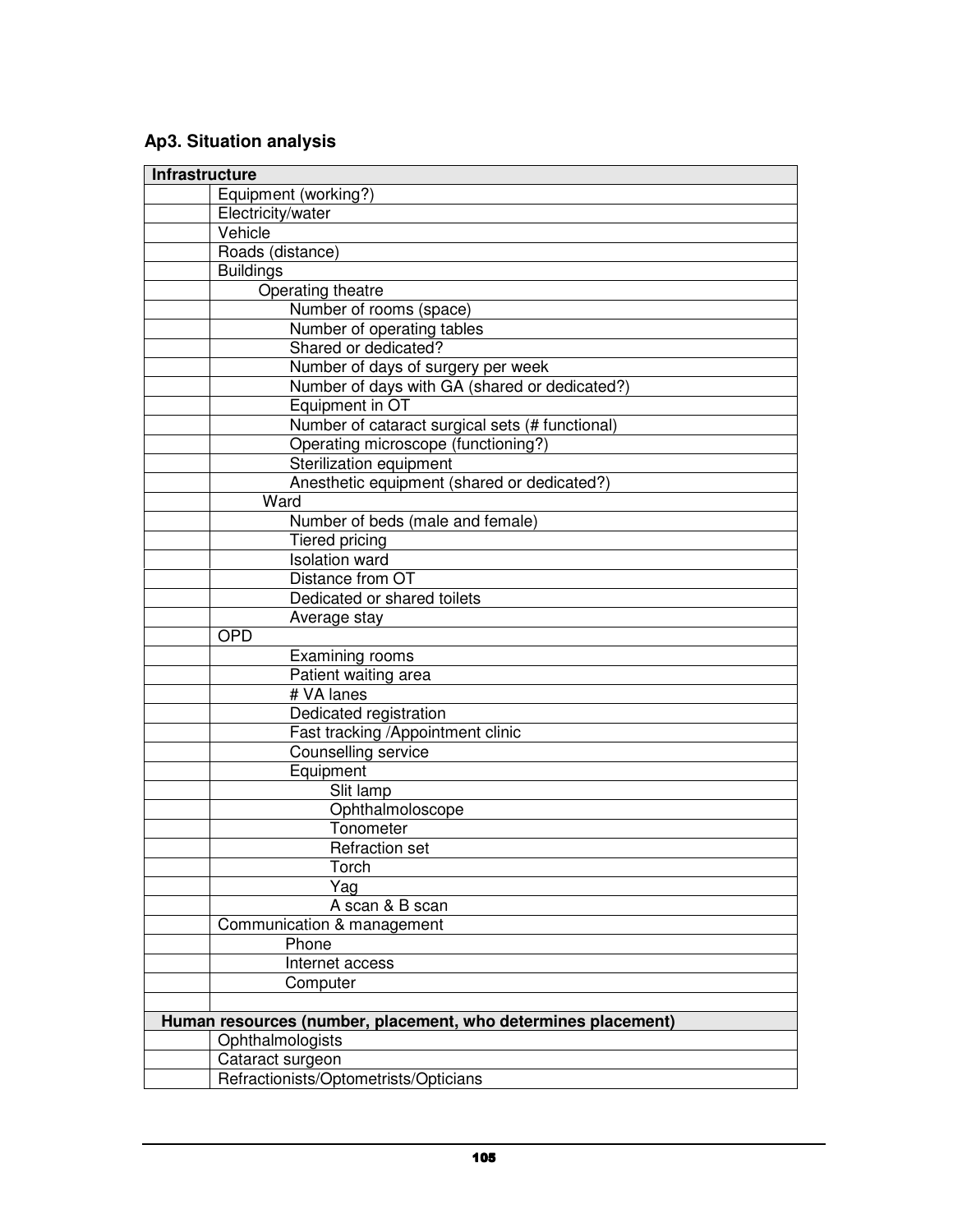| Nurses supporting eye care services/OCO                                    |
|----------------------------------------------------------------------------|
| Technicians (for VA, A & B scans, etc.)                                    |
| Counsellor/Social worker                                                   |
| Support staff (drivers/guards/cleaners)                                    |
| Manager                                                                    |
| Primary eye care workers                                                   |
| Maintenance technicians                                                    |
| Local eye drop production staff                                            |
| Low vision technician                                                      |
| <b>Outreach services</b>                                                   |
| Screening (coverage)                                                       |
| Referral and transport of patients to hospital                             |
| Surgical (number and frequency and placement)                              |
| Mobilization of acceptance                                                 |
| Resources and logistics                                                    |
| Productivity of existing eye personnel                                     |
| Number of patients seen/examiners                                          |
| Number of cataract operations per surgeon                                  |
| Number of all surgeries per surgeon                                        |
| Number of surgeries per day                                                |
| Number of spectacles dispensed/refractionist or optometrist                |
| Number of refractions per refractionist                                    |
| Number of locally made spectacles per technician                           |
| Number of eye drops produced                                               |
| <b>Productivity of services</b>                                            |
| Number of days on the ward/admission                                       |
| Number of days/surgical cases                                              |
| <b>Population served</b>                                                   |
| Size (population) of the catchment area - for districts and sub district   |
| Age distribution                                                           |
| Distance - to hospital & outreach camps                                    |
| Level of literacy (adults)                                                 |
| Income                                                                     |
| Religion and cultural groups                                               |
| Use of service by the population                                           |
| Cataract surgical rate (by sub-district, by sex)                           |
| % of recommended cases that got surgery                                    |
| Quality of cataract services                                               |
| Complication rate                                                          |
| Outcome (VA)                                                               |
| Type of surgery (phaco, ECCE)                                              |
| Childhood cataract                                                         |
| % of children identified with traumatic, congenital/developmental cataract |
| % of children identified that received surgery                             |
| Surgical outcome (VA)                                                      |
| % of children needing spectacles that received them                        |
| % of children needing low vision services that received them               |
| Refractive services                                                        |
| Number of children screened                                                |
| % of people refracted and needing spectacles that received spectacles      |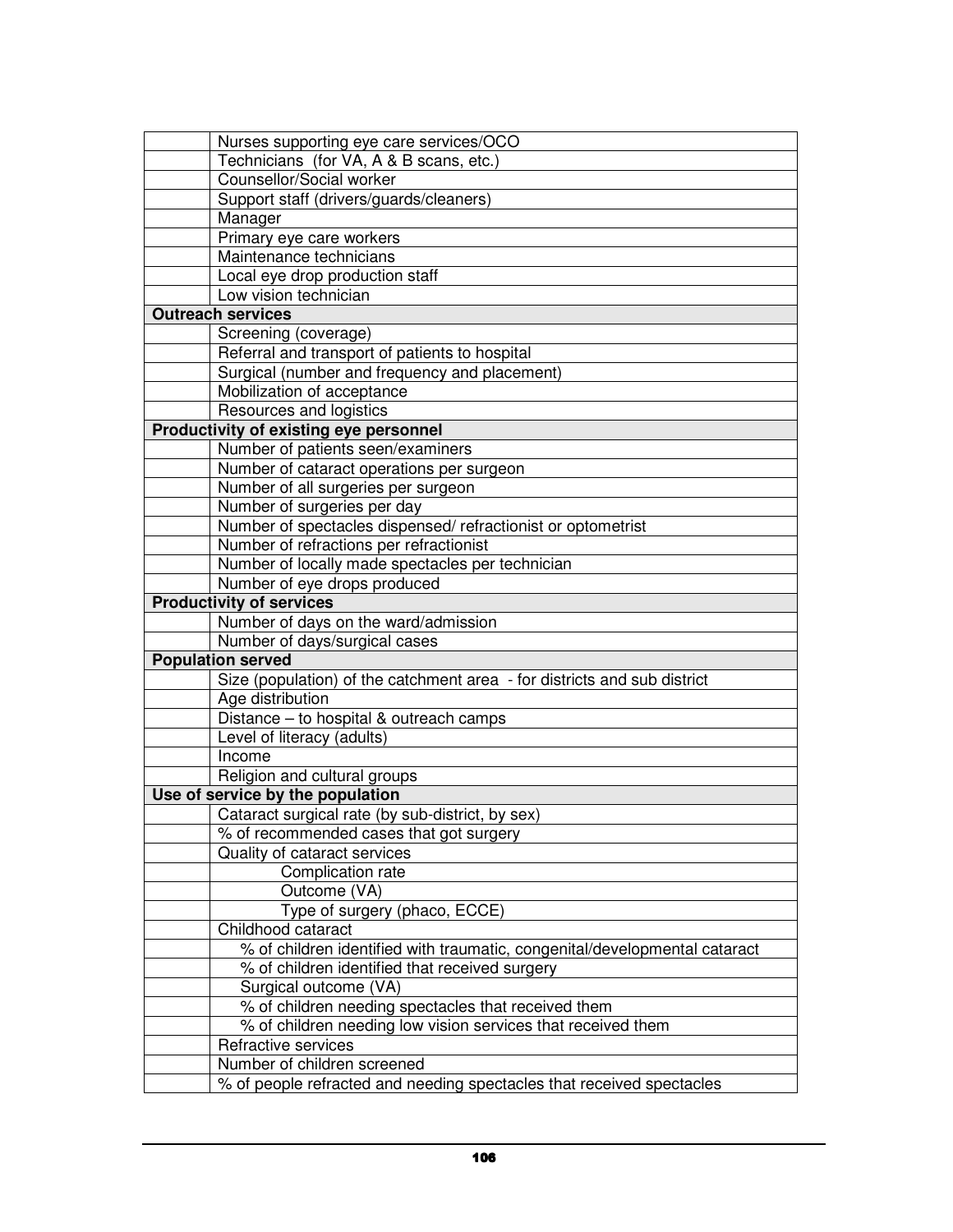|                 | Number of people refracted                                               |
|-----------------|--------------------------------------------------------------------------|
|                 | Cost and price of services                                               |
|                 | Price of surgery                                                         |
|                 | % of patients paid/free                                                  |
|                 | Package price or not                                                     |
|                 | Registration price                                                       |
|                 | Price for follow up                                                      |
|                 | Indirect costs for patient                                               |
|                 | Cost of surgery                                                          |
|                 | Cost of consumables, spectacles & eye drops                              |
|                 | How much of fees are given to the hospital and how much is available for |
|                 | revolving fund                                                           |
|                 | Bank account separate?                                                   |
|                 | Health insurance?                                                        |
|                 |                                                                          |
| <b>Supplies</b> |                                                                          |
|                 | Spectacles: availability (regularity)                                    |
|                 | Spectacles: affordability (price)                                        |
|                 | Spectacles: quality                                                      |
|                 | Spectacles: donation or purchased or combination                         |
|                 | Consumables (IOLs/sutures/visco): availability and regularity            |
|                 | Consumables: Donation or purchased or combination                        |
|                 | Consumables: Quality (where obtained)                                    |
|                 | Consumables: Variety (IOL powers)                                        |
|                 | Other surgical supplies: who provides, how ordered                       |
|                 | Pharmacy: availability, supplies, price                                  |
|                 |                                                                          |
|                 | <b>Co-ordination and partnership</b>                                     |
|                 | Eye care co-ordinator for district?                                      |
|                 | Eye care co-ordinators for sub-districts?                                |
|                 | District VISION 2020 committee present                                   |
|                 | Frequency of meetings                                                    |
|                 | Membership                                                               |
|                 | Inter-sectoral collaboration                                             |
|                 | Links with local decision-making groups                                  |
|                 | Donors/NGOs                                                              |
|                 | Type (provide cash, equipment, supplies or implementing group)           |
|                 | Supporting training                                                      |
|                 | Regular contribution or sporadic                                         |
|                 | Size and type of relationship (partnership and agreement)                |
|                 | MoH contribution (financial)                                             |
|                 | Monitoring and reporting systems                                         |
|                 |                                                                          |
|                 |                                                                          |

P. Courtright (KCCO)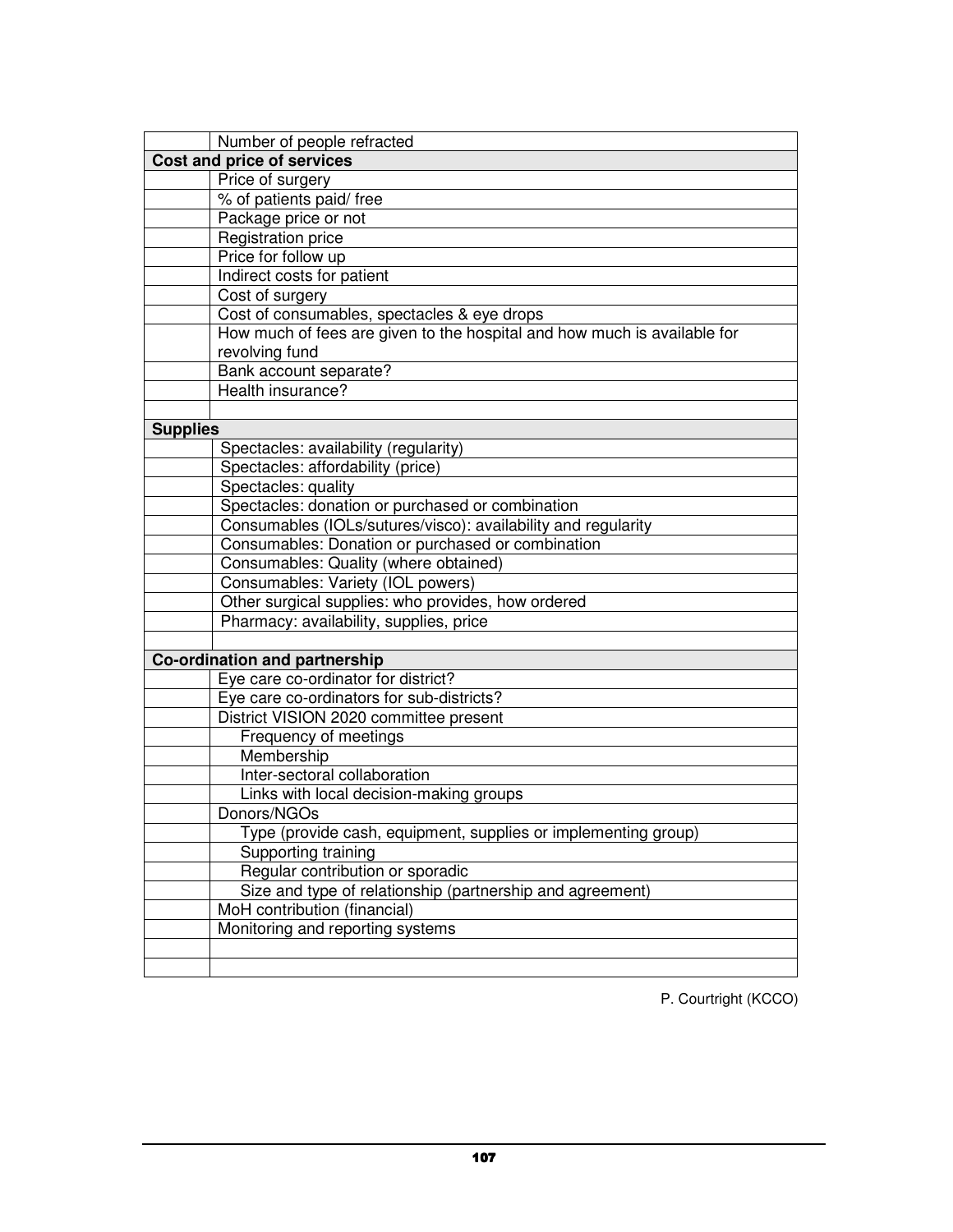### **Ap4. Questionnaire on available human resources, infrastructure and equipment**

(to be completed by all eye care facilities in the district)

Eye care facility: \_\_\_\_\_\_\_\_\_\_\_\_\_\_\_\_ District: \_\_\_\_\_\_\_\_\_\_\_\_\_\_\_ Date: \_\_\_\_\_\_\_\_\_\_\_\_\_\_

#### Human resources

| Cadre                                        | Available in | Training<br>capacity in | Place of posting |
|----------------------------------------------|--------------|-------------------------|------------------|
|                                              | district     | district                |                  |
| Ophthalmologists (total)                     |              |                         |                  |
| Ophthalmologists - operating                 |              |                         |                  |
| Ophthalmologists - not operating             |              |                         |                  |
|                                              |              |                         |                  |
| Full time eye worker - non doctor            |              |                         |                  |
| Cataract surgeons                            |              |                         |                  |
| Orthoptists                                  |              |                         |                  |
| Ophthalmic assistants                        |              |                         |                  |
| Ophthalmic nurses                            |              |                         |                  |
| Low vision specialist                        |              |                         |                  |
| Other mid-level eye care personnel           |              |                         |                  |
|                                              |              |                         |                  |
| Refractionists / Optometrists                |              |                         |                  |
|                                              |              |                         |                  |
| Primary Eye Care Workers                     |              |                         |                  |
| CDTI workers for onchocerciasis              |              |                         |                  |
| Primary Health Care workers                  |              |                         |                  |
|                                              |              |                         |                  |
| Community workers                            |              |                         |                  |
| <b>CBR</b> workers                           |              |                         |                  |
|                                              |              |                         |                  |
| Allied eye health workers                    |              |                         |                  |
| Eye care managers                            |              |                         |                  |
| Equipment technician                         |              |                         |                  |
|                                              |              |                         |                  |
|                                              |              |                         |                  |
| Ophthalmologists operating on cataract       |              |                         |                  |
| Eye care staff performing lid surgery        |              |                         |                  |
| Eye care staff providing refraction services |              |                         |                  |
|                                              |              |                         |                  |
|                                              |              |                         |                  |
|                                              |              |                         |                  |

#### Maximum capacity:

Please indicate what you consider to be the maximum capacity per eye health worker per year under ideal conditions: (enough cases coming forward, sufficient support staff, sufficient facilities, equipment and supplies, but taking in consideration other tasks and responsibilities)

| Cataract operations per cataract surgeon per year.  |  |
|-----------------------------------------------------|--|
|                                                     |  |
| Trichiasis operations per lid surgeon per year:     |  |
|                                                     |  |
| Low vision care per low vision specialist per year: |  |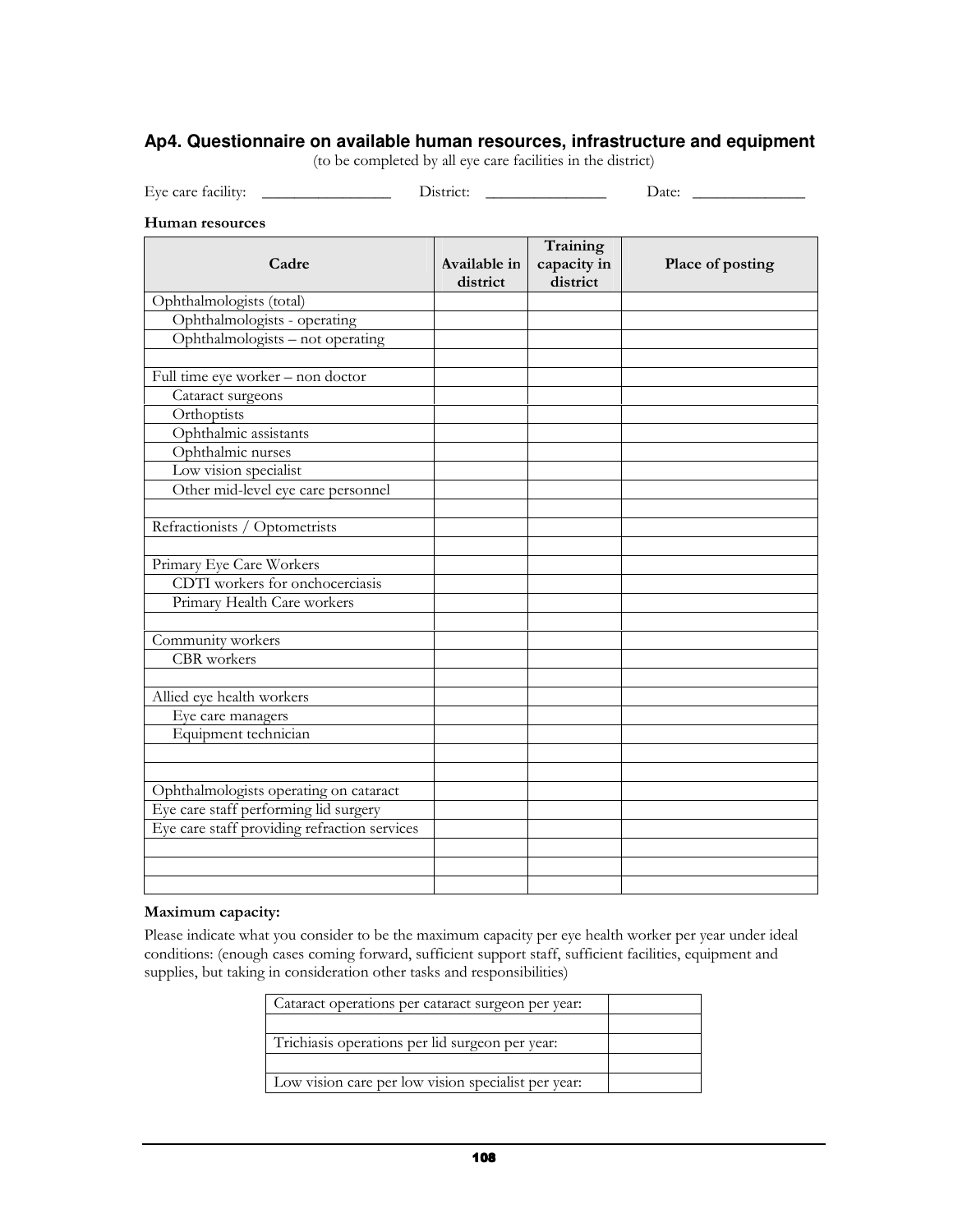## Infrastructure and Equipment

| Instrument                  | No.<br>available | No. in good<br>working condition | No. beyond repair |
|-----------------------------|------------------|----------------------------------|-------------------|
| Ophthalmic beds             |                  |                                  |                   |
| Operating theatre           |                  |                                  |                   |
| Operating tables            |                  |                                  |                   |
| Outpatient department       |                  |                                  |                   |
|                             |                  |                                  |                   |
| Vehicle                     |                  |                                  |                   |
| Spare parts                 |                  |                                  |                   |
| Motorcycle                  |                  |                                  |                   |
| Bicycle                     |                  |                                  |                   |
|                             |                  |                                  |                   |
| Slit lamp microscope        |                  |                                  |                   |
| Applanation tonometer       |                  |                                  |                   |
| Direct ophthalmoscope       |                  |                                  |                   |
| Indirect ophthalmoscope     |                  |                                  |                   |
| 20D lens                    |                  |                                  |                   |
| Goniolens                   |                  |                                  |                   |
| Fundus lens                 |                  |                                  |                   |
| Streak retinoscope          |                  |                                  |                   |
| Binomag loupe with headband |                  |                                  |                   |
| Hand held slit lamp         |                  |                                  |                   |
| Keratometer                 |                  |                                  |                   |
| Autorefractor               |                  |                                  |                   |
| $\overline{A}$ -scan        |                  |                                  |                   |
| B-scan                      |                  |                                  |                   |
| Field analyzer              |                  |                                  |                   |
| Yag laser                   |                  |                                  |                   |
| Argon laser                 |                  |                                  |                   |
|                             |                  |                                  |                   |
| Punctum dilator             |                  |                                  |                   |
| Irrigation canula           |                  |                                  |                   |
| Lid retractors              |                  |                                  |                   |
| Schiotz tonometer           |                  |                                  |                   |
| Head loupe                  |                  |                                  |                   |
| Hand held loupe             |                  |                                  |                   |
|                             |                  |                                  |                   |
| Trial lens set              |                  |                                  |                   |
| Trial frames                |                  |                                  |                   |
| Test types distance         |                  |                                  |                   |
| Test types near             |                  |                                  |                   |
| Lensometer                  |                  |                                  |                   |
| Torch                       |                  |                                  |                   |
| Examination loupe           |                  |                                  |                   |
| Autoclave                   |                  |                                  |                   |
| Sterilizing drums           |                  |                                  |                   |
| Eye pressure reducer        |                  |                                  |                   |
| Drip stand                  |                  |                                  |                   |
| Operating lamp              |                  |                                  |                   |
|                             |                  |                                  |                   |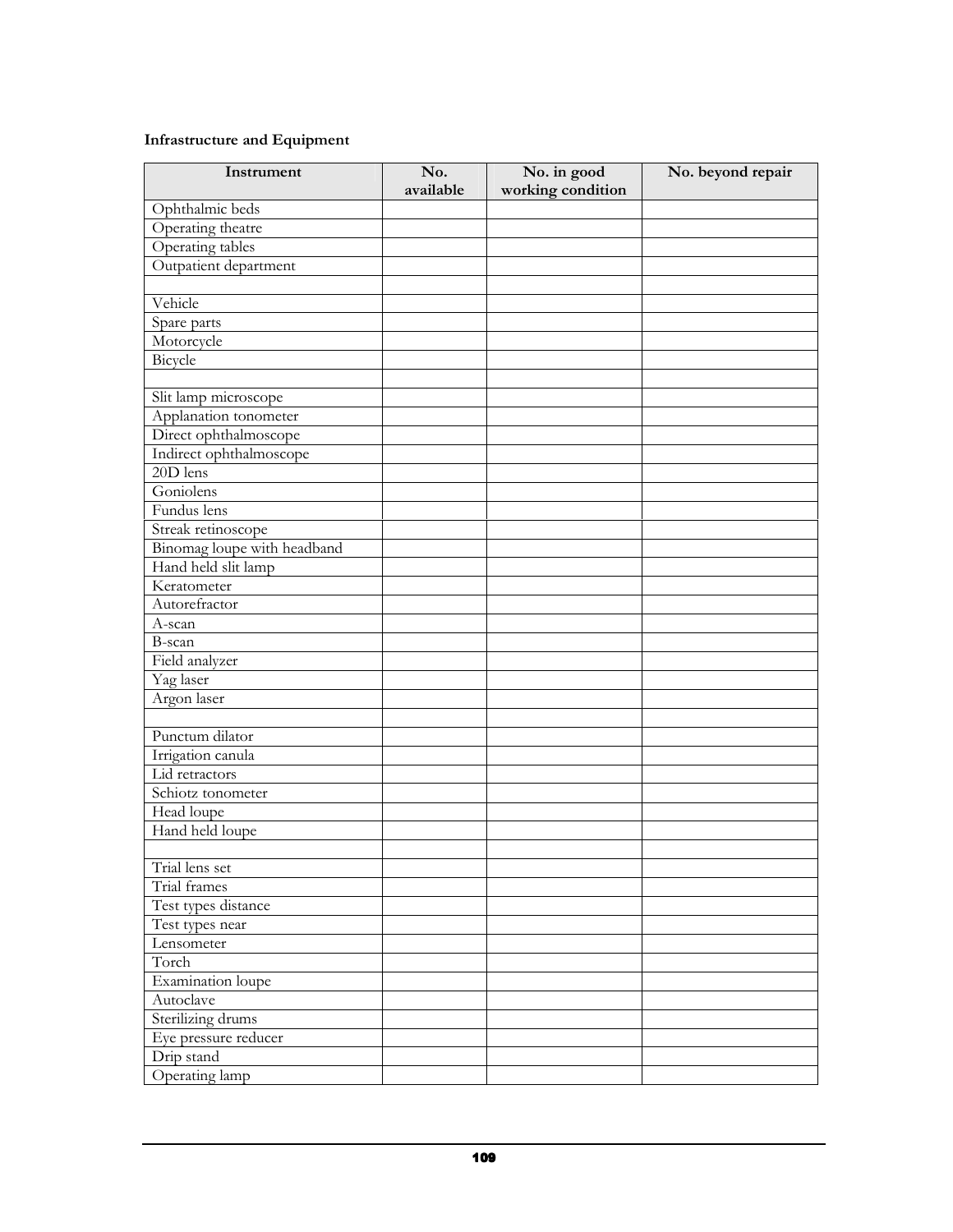| Operating microscope                |                  |                                  |                                                                                                                                              |
|-------------------------------------|------------------|----------------------------------|----------------------------------------------------------------------------------------------------------------------------------------------|
| Assistant binocular microscope      |                  |                                  |                                                                                                                                              |
| Cataract surgery sets ECCE/ICCE     |                  |                                  |                                                                                                                                              |
| Glaucoma set                        |                  |                                  |                                                                                                                                              |
| Instrument                          | No.<br>available | No. in good<br>working condition | No. beyond repair                                                                                                                            |
| Lid surgery set                     |                  |                                  |                                                                                                                                              |
| Chalazion set                       |                  |                                  |                                                                                                                                              |
| Pterygium set                       |                  |                                  |                                                                                                                                              |
| Enucleation / evisceration set      |                  |                                  |                                                                                                                                              |
| $\overline{\mathrm{C}}$ ryo therapy |                  |                                  |                                                                                                                                              |
| Bipolar cautery                     |                  |                                  |                                                                                                                                              |
|                                     |                  |                                  |                                                                                                                                              |
| Slide projector with trays          |                  |                                  |                                                                                                                                              |
| Tripod screen                       |                  |                                  |                                                                                                                                              |
| Overhead projector                  |                  |                                  |                                                                                                                                              |
| Transparencies and pens             |                  |                                  |                                                                                                                                              |
| Teaching slide sets                 |                  |                                  |                                                                                                                                              |
| Library books                       |                  |                                  |                                                                                                                                              |
| Computer and accessories            |                  |                                  |                                                                                                                                              |
| Software                            |                  |                                  |                                                                                                                                              |
| Photocopier                         |                  |                                  |                                                                                                                                              |
| Stenciling machine                  |                  |                                  |                                                                                                                                              |
| Spares                              |                  |                                  |                                                                                                                                              |
|                                     |                  |                                  |                                                                                                                                              |
| Suture materials                    |                  |                                  |                                                                                                                                              |
| PC-IOL                              |                  |                                  |                                                                                                                                              |
| <b>AC-IOL</b>                       |                  |                                  |                                                                                                                                              |
| Artificial eyes                     |                  |                                  | WILO $(1 \wedge \text{DD } T_1 \wedge 11Z_1 \wedge \text{D}_2 \wedge 1 \wedge \ldots \wedge 1 \wedge \text{D}_n \wedge 1 \wedge \text{D}_n)$ |

WHO/IAPB Tool Kit – Developing an Action Plan for VISION 2020

# **Ap5. Eye care infrastructure and human resources in relation to need**

#### 1. Infrastructure:

|                                        | Government | Private for<br>profit | <b>NGO</b> | <b>TOTAL</b> |
|----------------------------------------|------------|-----------------------|------------|--------------|
| Eye units where cataract surgery is or |            |                       |            |              |
| could be performed                     |            |                       |            |              |

#### 2. Human Resources:

|                                     | Number in catchment<br>population | Number / million<br>population |
|-------------------------------------|-----------------------------------|--------------------------------|
| Ophthalmologist/cataract surgeons   |                                   |                                |
| Optometrists/Low vision specialists |                                   |                                |
| Ophthalmic nurse/assistant/techs    |                                   |                                |
| Eye care managers                   |                                   |                                |
| Primary Eye Care trained staff      |                                   |                                |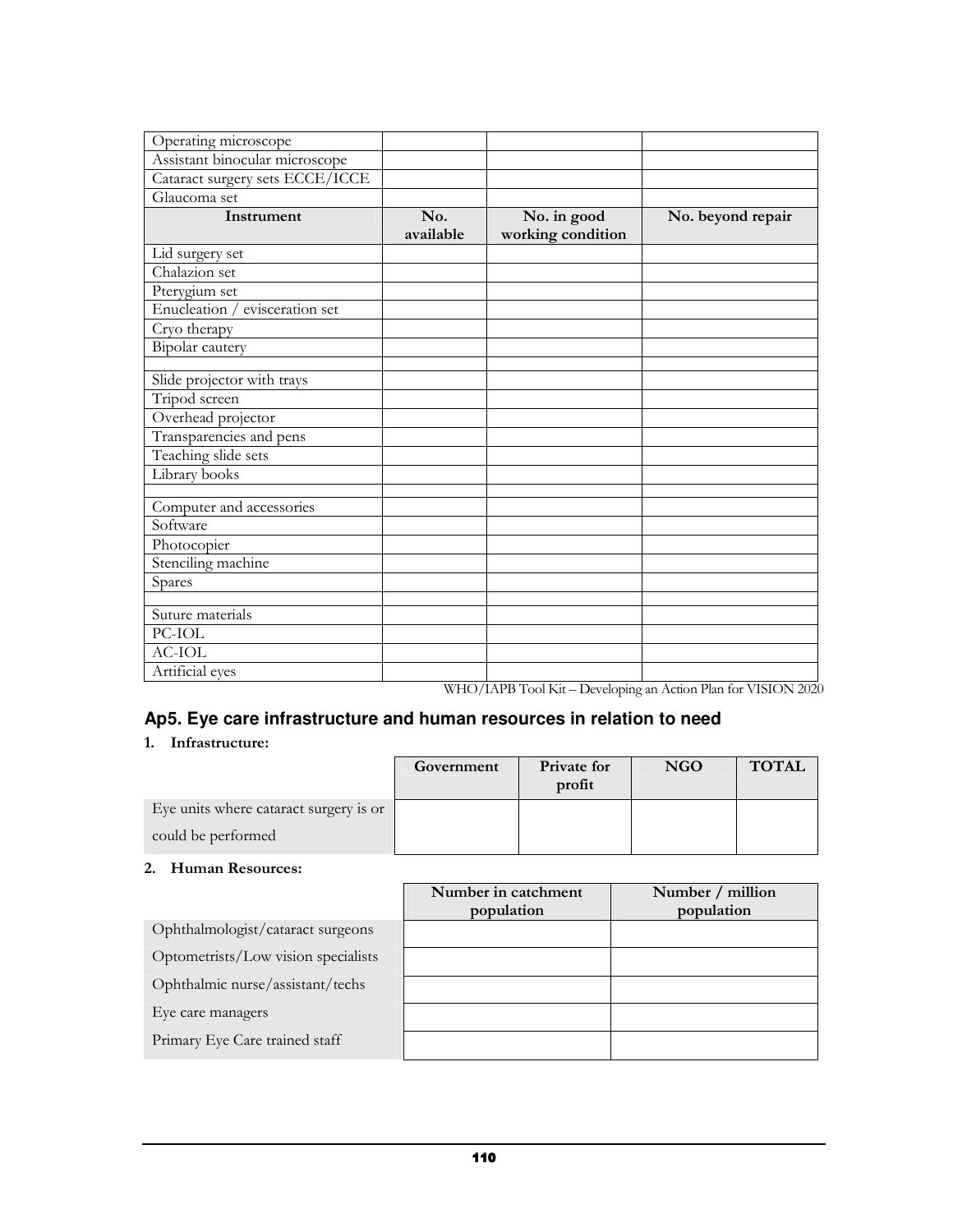| Ap6. Charting the need and means for improvement in eye disease treatment |  |
|---------------------------------------------------------------------------|--|
|---------------------------------------------------------------------------|--|

|                 |                                                |                       | Situational Analysis - Eye Health Services (complete one form for each eye health priority) |                                                               |                                                    |
|-----------------|------------------------------------------------|-----------------------|---------------------------------------------------------------------------------------------|---------------------------------------------------------------|----------------------------------------------------|
| Area -          |                                                |                       | Eye Health Problem -                                                                        | Total population -                                            |                                                    |
|                 |                                                |                       | Estimated number of persons at risk for eye health problem -                                |                                                               |                                                    |
|                 | Estimated number of cases -                    |                       |                                                                                             |                                                               |                                                    |
|                 | Present<br>situation<br>"Where are<br>we now?" | Adequate?<br>Yes / No | If not, how to<br>increase output?<br>"Where are the<br>bottlenecks?"                       | Future objective<br>or target<br>"Where do we<br>want to go?" | Inputs / activities<br>"What do we have<br>to do?" |
| Case<br>finding |                                                |                       |                                                                                             |                                                               |                                                    |
| Treatment       |                                                |                       |                                                                                             |                                                               |                                                    |
| Follow-up       |                                                |                       |                                                                                             |                                                               |                                                    |
| Prevention      |                                                |                       |                                                                                             |                                                               |                                                    |

Persons at risk for cataract - all persons above 40; Persons at risk for trachoma - children aged 0-10 years and adults of 40+ in areas where trachoma is hyper-endemic;

Persons at risk for onchocerciasis - all ages in areas identified by REMO as Onchocerciasis affected; Persons at risk for refractive errors - 5-10% of all children; all people aged 40+ (presbyopia) and patients operated for cataract with (pseudo)aphakia; Persons at risk for childhood blindness - estimate affected children aged 0-15

WHO/IAPB Tool Kit – Developing an Action Plan for VISION 2020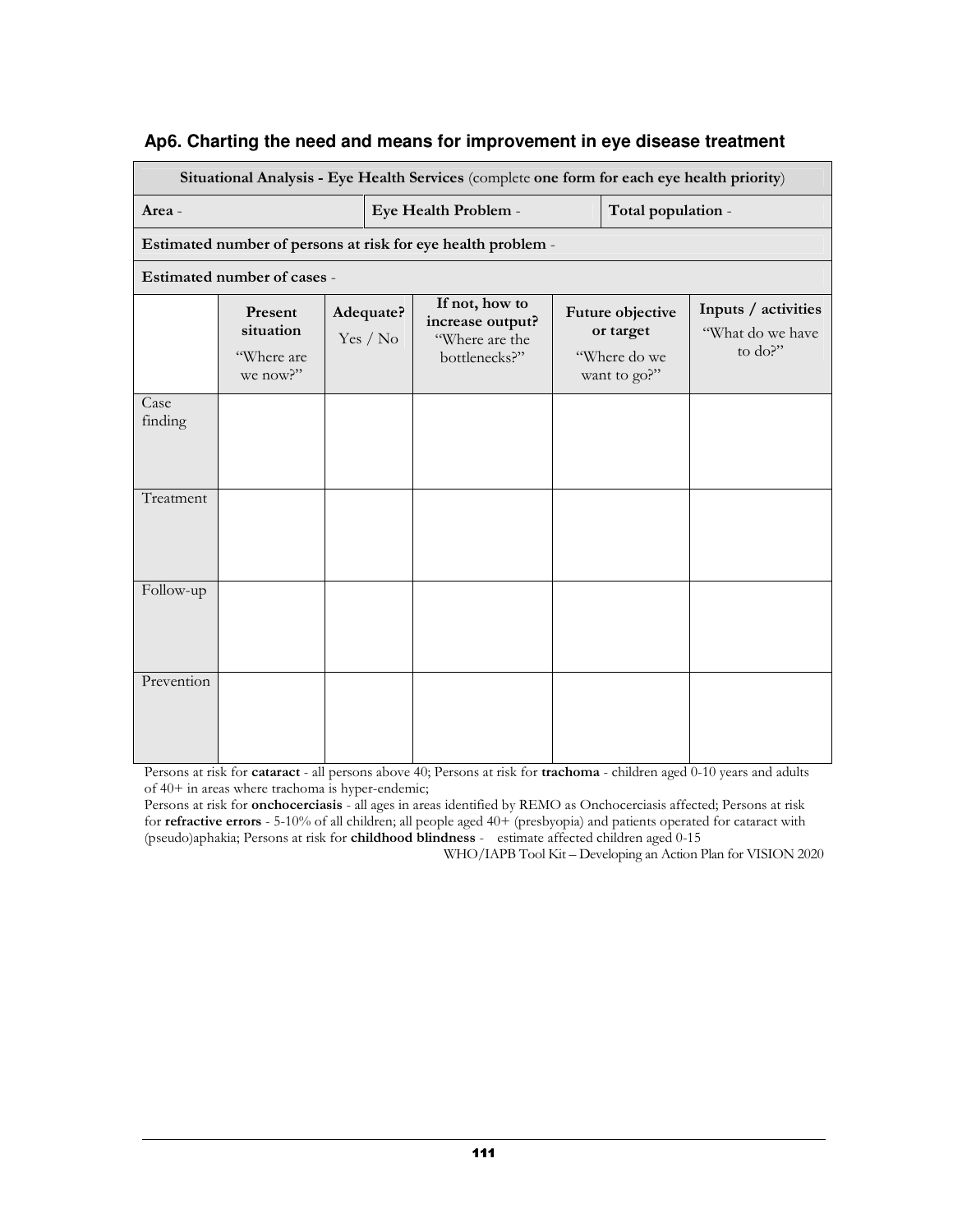|              | Activity                                                                                     | Sub-activity                                                                                                      | Start<br>date  | Completion<br>date | implementation<br>Responsible for      | Costs  |
|--------------|----------------------------------------------------------------------------------------------|-------------------------------------------------------------------------------------------------------------------|----------------|--------------------|----------------------------------------|--------|
| $\div$       | finding and case motivation<br>Increase cataract case                                        |                                                                                                                   |                |                    |                                        |        |
| 1:1          |                                                                                              | Develop training materials for local health<br>workers and for general public                                     | $01 - 01 - 04$ | 01-06-04           | District VISION 2020<br>Committee      | 50,000 |
| 1.2          |                                                                                              | recognise and refer cataract (2 batches, 3<br>50 village health workers how to<br>days course)<br>Train           | 15-06-04       | 30-06-04           | District Eye Surgeon                   | 15,000 |
| 1.3          |                                                                                              | to recognise cataract to local communities<br>Provide health education and leaflets how                           | $01 - 08 - 04$ | Ongoing            | Ophthalmic assistants                  | 2,000  |
| $\dot{\sim}$ | surgery by bringing surgical<br>Increase uptake of cataract<br>facilities closer to patients |                                                                                                                   |                |                    |                                        |        |
| 2.1          |                                                                                              | Identify possible satellite centres with OT<br><b>es</b><br>faciliti                                              | $01 - 01 - 04$ | $01 - 03 - 04$     | District Eye Surgeon                   |        |
| 2.2          |                                                                                              | Obtain permission to create 6 satellite<br>centres for diagnostic and/or surgical<br>intervention in the district | $01 - 03 - 04$ | $01 - 05 - 04$     | Ministry of Health &<br>Family Welfare |        |
| 2.3          |                                                                                              | Arrange transport for diagnostic and<br>surgical teams                                                            | $01 - 05 - 04$ | $01 - 09 - 04$     | District Eye Surgeon                   | 10,000 |
| 2.4          |                                                                                              | Arrange equipment for diagnostic and<br>surgical teams                                                            | $01 - 05 - 04$ | 01-09-04           | District Eye Surgeon                   | 20,000 |
| 2.5          |                                                                                              | Make time table for regular visits to all<br>satellite clinics                                                    | $01 - 07 - 04$ | Ongoing            | District VISION 2020<br>Committee      |        |
|              |                                                                                              |                                                                                                                   |                |                    |                                        |        |

Ap7. An action plan for improving cataract services (in a fictitious example) **Ap7. An action plan for improving cataract services** (in a fictitious example)

112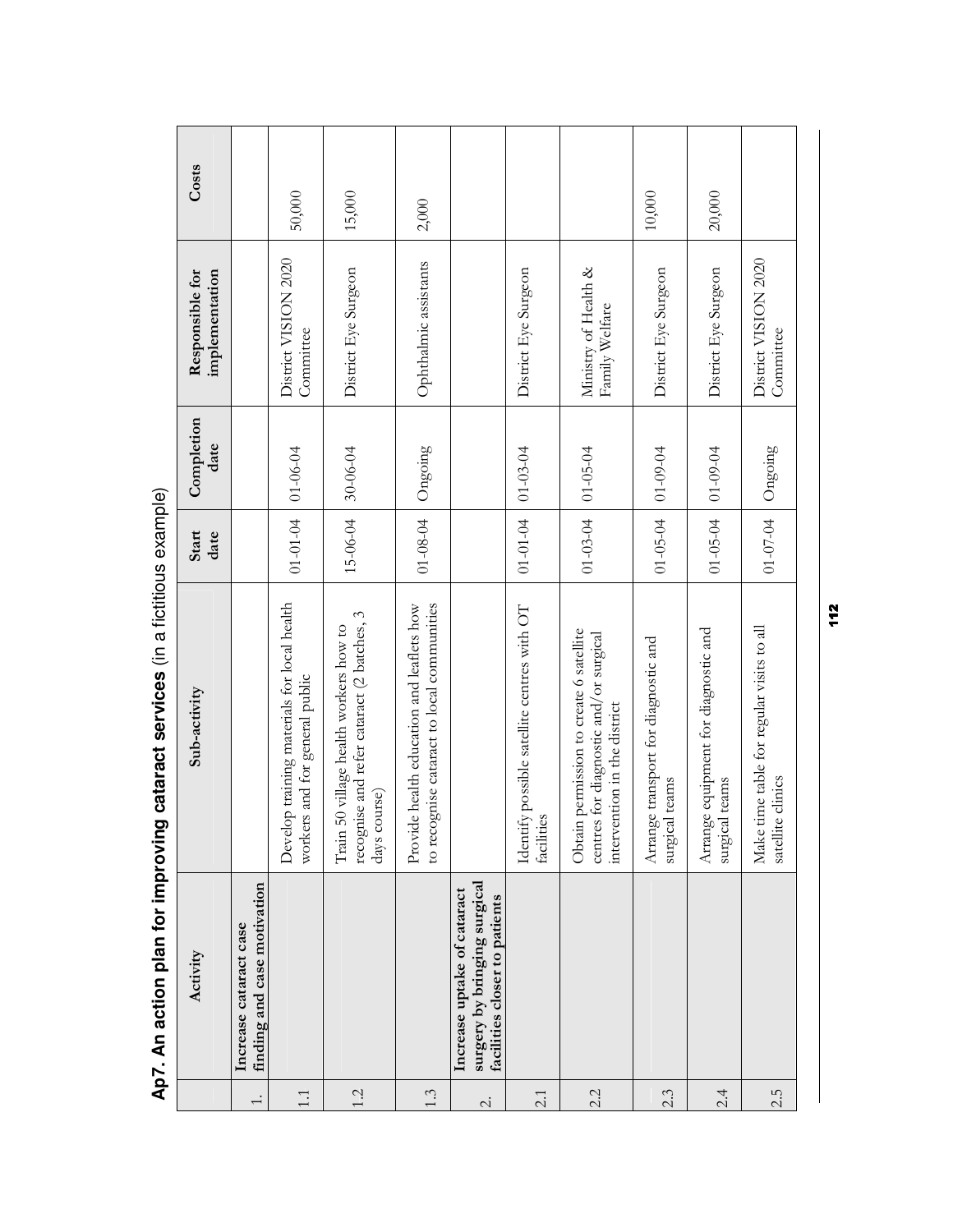|               | Activity                                                     | Sub-activity                                                                               | Start<br>date  | Completion<br>date | implementation<br>Responsible for                             | Costs       |
|---------------|--------------------------------------------------------------|--------------------------------------------------------------------------------------------|----------------|--------------------|---------------------------------------------------------------|-------------|
| δ.            | improving surgical facilities<br>Increase surgical output by |                                                                                            |                |                    |                                                               |             |
| 3.1           |                                                              | Add extra tables in OT                                                                     | $01 - 05 - 04$ | 01-08-04           | Hospital director                                             | 15,000      |
| 3.2           |                                                              | Buy extra cataract sets                                                                    | $01 - 05 - 04$ | $01 - 08 - 04$     | Hospital director                                             | 15,000      |
| 3.3           |                                                              | $extra$ OT staff<br>Train                                                                  | $01 - 04 - 04$ | $01 - 07 - 04$     | Hospital director                                             | 5,000       |
| 3.4           |                                                              | air conditioning in OT and provide<br>fans in the wards<br>Install                         | $01 - 06 - 04$ | 01-09-04           | Hospital director                                             | 11,000      |
| 3.5           |                                                              | Convince patients about safety of surgery in<br>summer                                     | $01 - 03 - 04$ | ongoing            | District VISION 2020<br>Committee                             | 3,000       |
| 3.6           |                                                              | Arrange stand-by generator                                                                 | $01 - 05 - 04$ | $01 - 08 - 04$     | Hospital director                                             | 14,000      |
| 4             | Improve outcome of<br>cataract operations                    |                                                                                            |                |                    |                                                               |             |
| $\frac{1}{4}$ |                                                              | maintenance and repair technician<br>Train                                                 | $01 - 10 - 04$ | $31 - 12 - 04$     | Distr V2020 Com.                                              | 5,000       |
| 4.2           |                                                              | surgical staff in outcome monitoring<br>Train                                              | $01 - 01 - 05$ | $31 - 01 - 05$     | Distr V2020 Com                                               | $1,000$     |
| 4.3           |                                                              | Purchase computer, printer, software for<br>cataract outcome monitoring                    | $01 - 01 - 05$ | $01 - 03 - 05$     | Hospital director                                             | 3,000       |
| 4.4           |                                                              | Obtain outcome monitoring software and<br>this on the computer<br>$\operatorname{install}$ | $01 - 01 - 05$ | $01 - 03 - 05$     | Hospital director                                             |             |
| 4.5           |                                                              | spectacle shop at hospital<br>Open                                                         | $01 - 07 - 05$ | $01 - 09 - 05$     | Distr V2020 Com                                               | 25,000      |
| 4.6           |                                                              | Sub-contract provision of spectacles at<br>standard cheap rates                            | $01 - 09 - 04$ | ongoing            | Hospital director                                             | $15,000(-)$ |
|               |                                                              |                                                                                            |                |                    | WHO/IAPB Tool Kit - Developing an Action Plan for VISION 2020 |             |

113